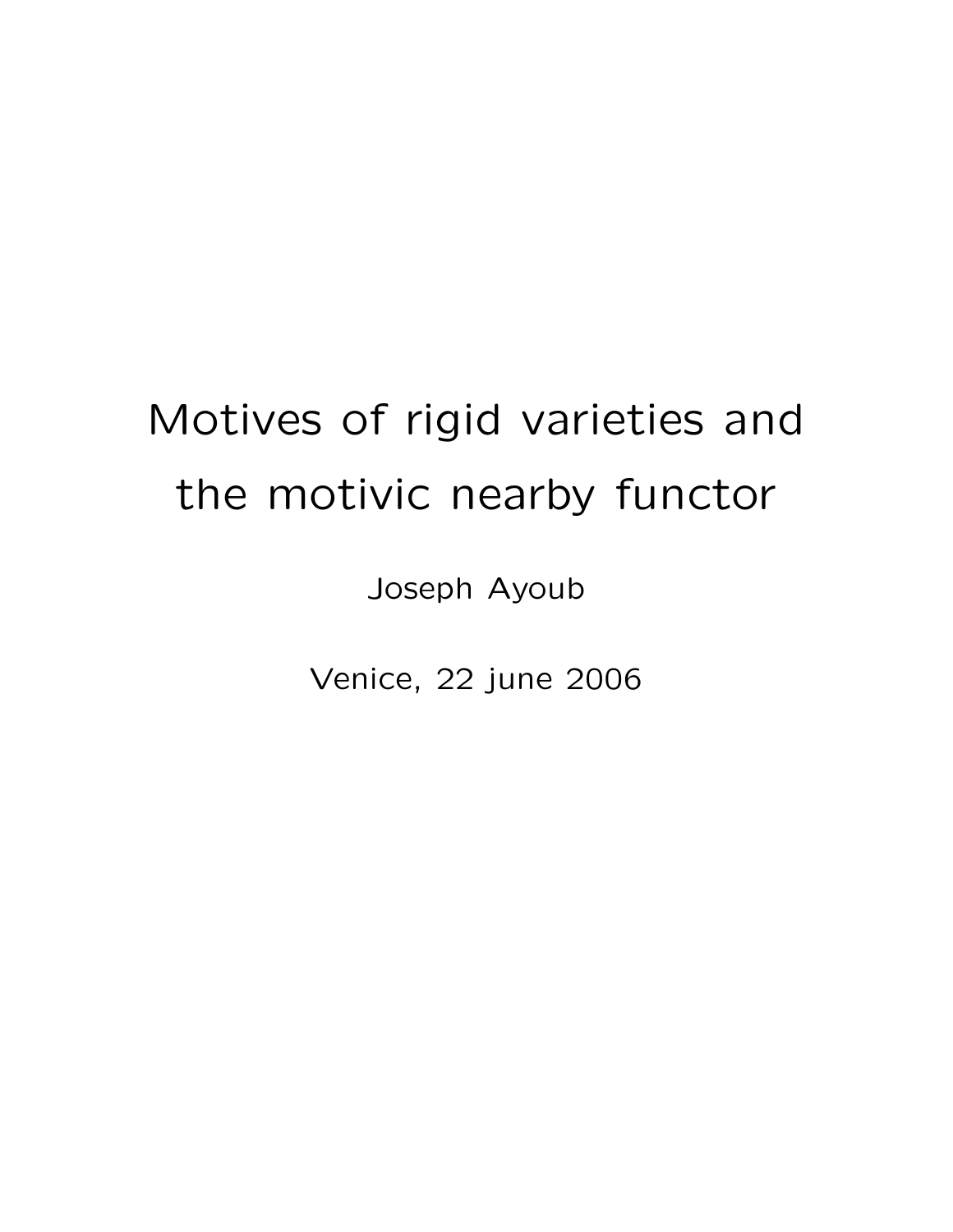#### Constructing the category of motives

### of rigid varieties

Let  $k$  be a complete field for a non-archimedean norm  $|.| : k \to \mathbb{R}_+$ . Denote  $Rightar/k$  the category of rigid varieties over k and  $RigSm/k$ its sub-category of smooth varieties. One can construct out of  $RigSm/k$  a triangulated category  $\text{RigDM}_{\text{eff}}(k)$  of rigid motives in the same way as Voevodsky constructed the category  $\mathrm{DM}_{\mathrm{eff}}(k)$ :

**Step 1:** Define an additive category  $\mathrm{RigCor}(k)$ with the same objects as  $RigSm/k$ and morphisms  $RigCor(X, Y)$  the free abelian group on closed and irreducible sub-varieties  $Z \subset X \times Y$  which are finite and surjective over a connected component of  $X$ . The composition of finite correspondences is given as usual using the Serre's multiplicity formula.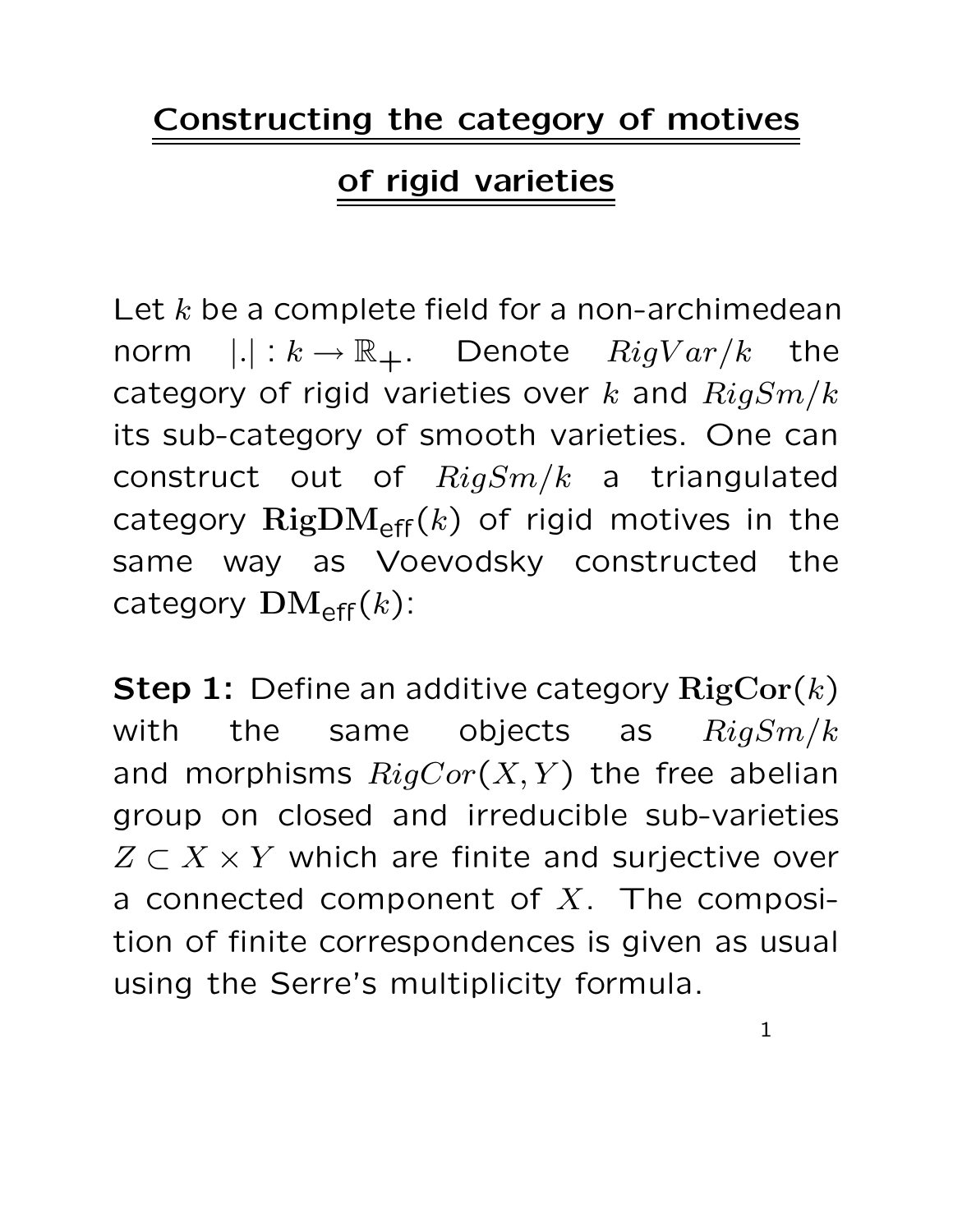**Step 2:** Denote  $\text{RigPST}(k)$  the category of contravariant additive functors:

 $RigCor(k) \rightarrow Ab$ 

Object of this category are called pre-sheaves with transfers. We have a Yoneda embedding:

 $RigCor(k) \subset RigPST(k)$ 

We denote  $\mathbb{Z}_{tr}(X)$  the pre-sheaf with transfers represented by  $X$ .

**Definition:** A morphism of k-affinoids  $U \to X$ is called a *weak Nisnevich cover* if it is étale and every closed point  $x \in X$  admits a lifting to U. The map  $U \to X$  is called a Nisnevich cover if it is universally a weak Nisnevich cover. Here universally stands for the change of the base field along extensions of complete normed fields  $k \subset K$ . The Nisnevich topology on  $RigSm/k$  is the topology generated by the usual topology and the Nisnevich covers.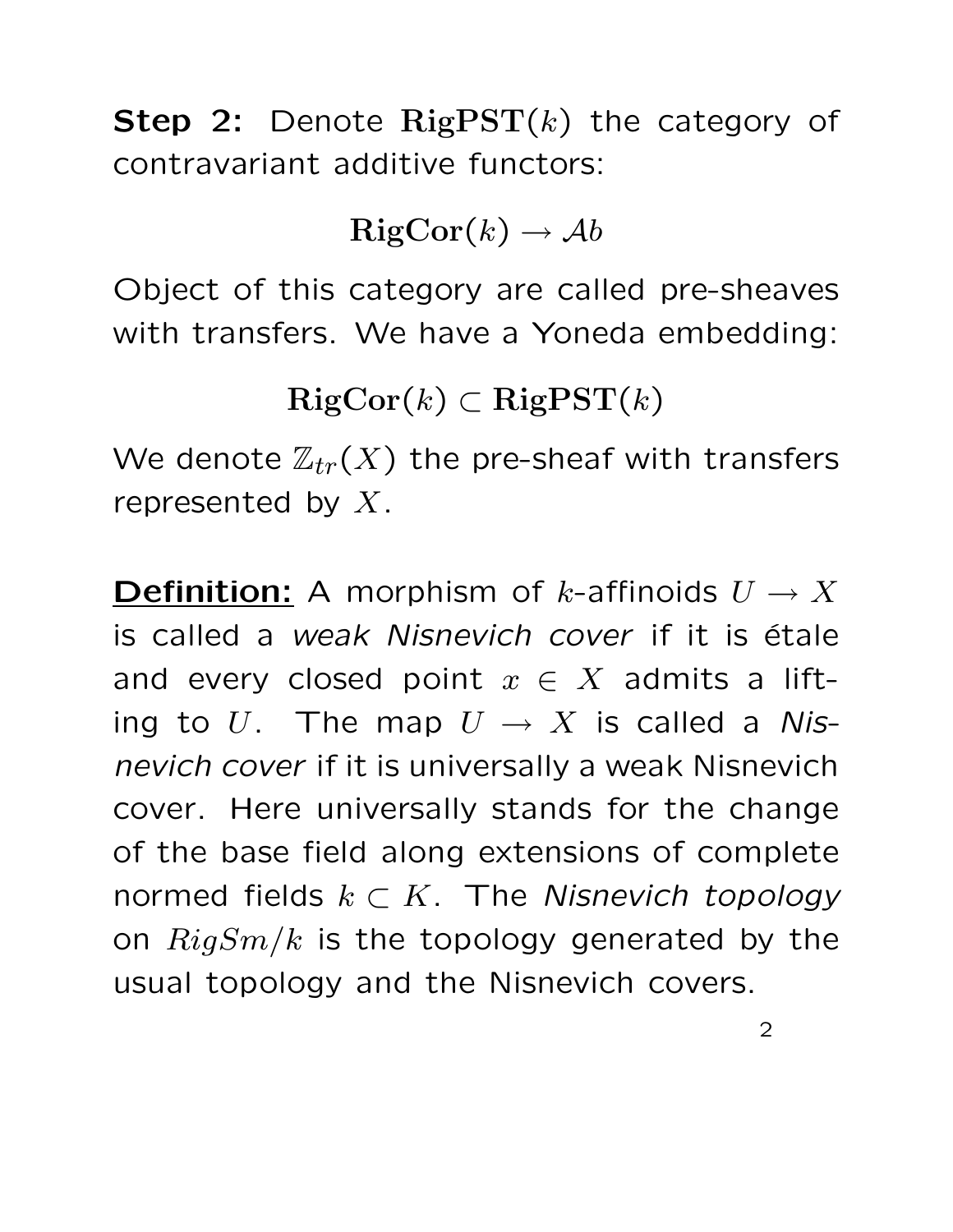**Example:** Let  $\mathcal{X}/k^o$  be a finite type adic formal scheme and let  $U \rightarrow \mathcal{X}_s$  be an (algebraic) Nisnevich cover. The étale morphism  $U \rightarrow \mathcal{X}_s$  extends uniquely to an étale morphism of formal schemes  $U \rightarrow \mathcal{X}$ . Further more the Raynaud generic fiber  $\mathcal{U}_{\eta} \to \mathcal{X}_{\eta}$  is a (rigid) Nisnevich cover. Moreover every Nisnevich cover can be refined in a one coming in this way.

Step 4: Consider the sub-category:

## $RigShTr(k) \subset RigPST(k)$

of pre-sheaves with transfers which are also Nisnevich sheaves on  $RigSm/k$ . This is an abelian category of Grothendieck. Indeed, one can show (following the proof of Voevodsky in the algebraic context) that the Nisnevich sheaf associated to a pre-sheaf with transfers has a canonical action by correspondences.

Remark that  $\mathbb{Z}_{tr}(X)$  is a Nisnevich sheaf with transfers.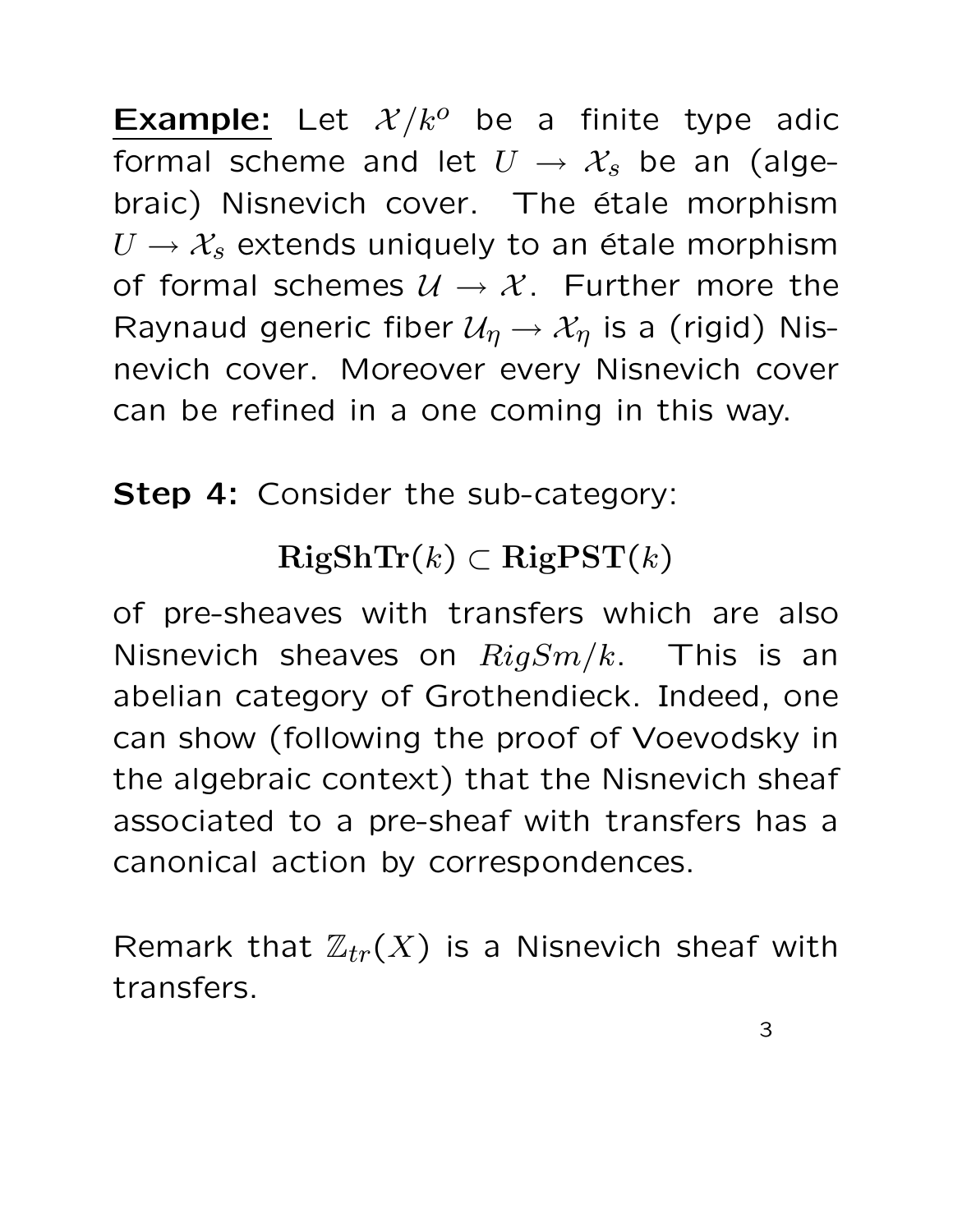#### Definition: Define

 $\text{RigDM}_{\text{eff}}(k) \subset D(\text{RigShTr}(k))$ 

to be the triangulated sub-category whose objects are complexes of sheaves with transfers  $K_{\bullet}$  such that for any smooth X one has:

 $\mathsf{hom}(\mathbb{Z}_{tr}(X),K_\bullet[n]) = \mathsf{hom}(\mathbb{Z}_{tr}(\mathbb{B}^1 \times X),K_\bullet[n])$ Where  $\mathbb{B}^1$  is the Tate ball Spm $(k\{t\})$ . Such complexes are called  $\mathbb{B}^1$ -local.

As in the algebraic context one has:

**Lemma:** The obvious inclusion has a left adjoint  $\mathsf{Loc}_{\mathbb{R}^1} : D(\mathbf{RigShTr}(k)) \to \mathbf{RigDM}_{\mathsf{eff}}(k).$ The motive  $M_{rig}(X)$  of X is by definition the complex  $\mathsf{Loc}_{\mathbb B}(\mathbb Z_{tr}(X))$ . Moreover, the category  $\text{RigDM}_{\text{eff}}(k)$  is compactly generated by the  $M_{\text{rig}}(X)$  for X smooth affinoids.

A map f of complexes in  $D(\mathrm{RigShTr}(k))$  is called a  $\mathbb{B}^1$ -weak equivalence if  $\mathsf{Loc}_{\mathbb{B}^1}(f)$  is an isomorphism. One has:

 $\mathrm{RigDM}_{\mathsf{eff}}(k) \simeq D(\mathbf{RigShTr}(k))[(\mathbb{B}^{1}-w.e.)^{-1}]$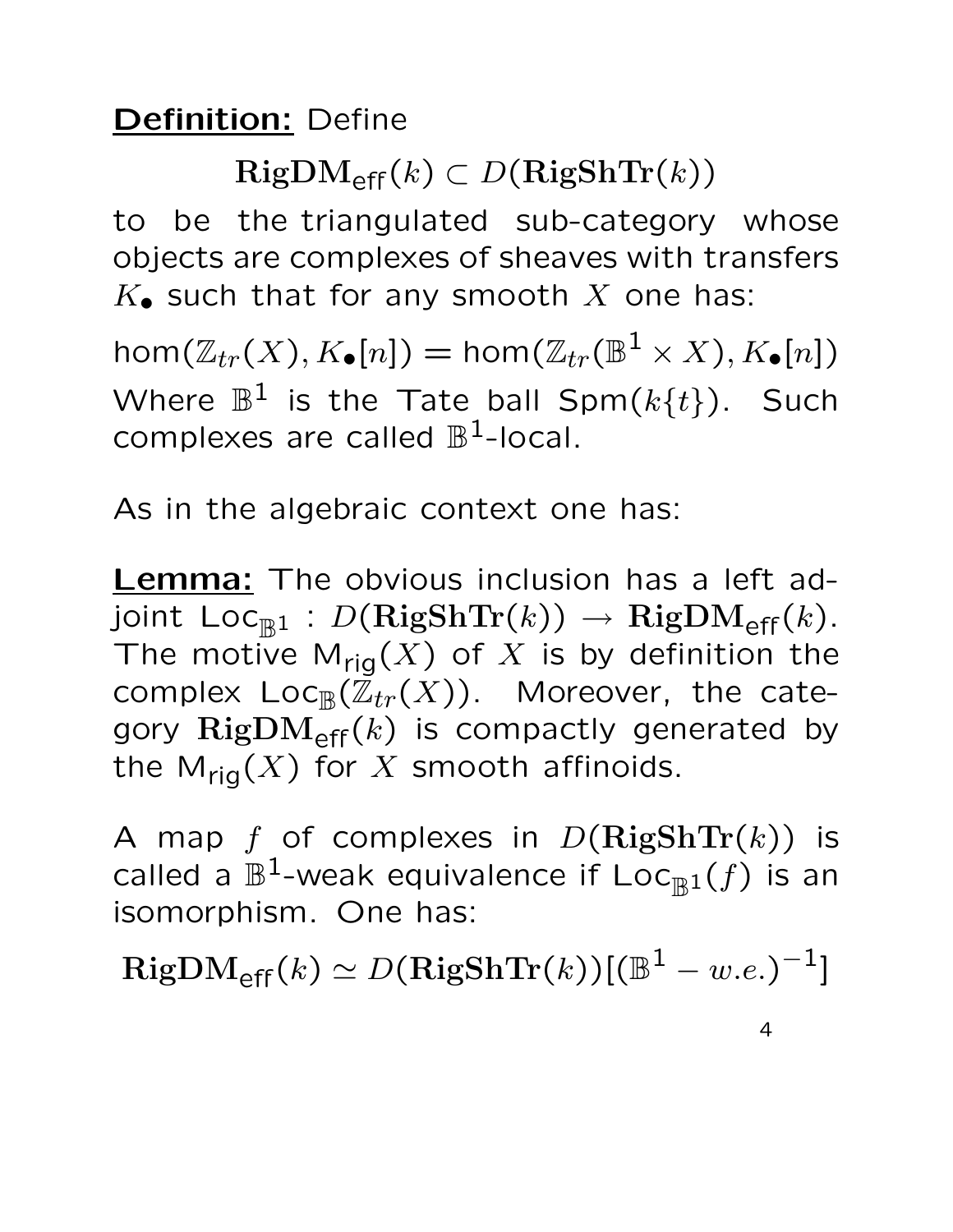Remark: The rigid motive of the analytification of the pointed affine line  $(\mathbb{A}^{1},0)$  is zero as one can write  $\mathbb{A}^1 = \cup_{r>0} \mathbb{B}^1(0,r)$ . It follows that the morphism of site  $an: RigSm/k \rightarrow$  $Sm/k$  induces a functor

 $\mathsf{Rig}^* = \mathsf{Loc}_{\mathbb{B}^1} \circ an^* : \mathbf{DM}_{\mathsf{eff}}(k) \to \mathbf{RigDM}_{\mathsf{eff}}(k)$ One can think about Rig<sup>∗</sup> as a realization functor.

**Example:** The rigid motives of the following varieties:

$$
\mathbb{G}_m, \ \mathbb{B}^1 - 0, \ \partial \mathbb{B}^1, \ C(a) = \text{Spm}(\frac{k\{t_1, t_2\}}{t_1 \cdot t_2 - a})
$$

with  $0 < |a| < 1$  are canonically isomorphic. This follows from the computation of the motive of  $\mathbb{P}^1$  in different ways applying Mayer-Vietoris to one of the covers:

- $\mathbb{P}^1 = \mathbb{A}^1 \cup \mathbb{A}^1$  and  $\mathbb{A}^1 \cap \mathbb{A}^1 = \mathbb{G}_m$ ,
- $\mathbb{P}^1 = \mathbb{A}^1 \cup \mathbb{B}^1$  and  $\mathbb{A}^1 \cap \mathbb{B}^1 = \mathbb{B}^1$  0,
- $\mathbb{P}^1 = \mathbb{B}^1 \cup \mathbb{B}^1$  with different radius so that  $\mathbb{B}^1\cup\mathbb{B}^1=\partial\mathbb{B}^1$  or  $C(a).$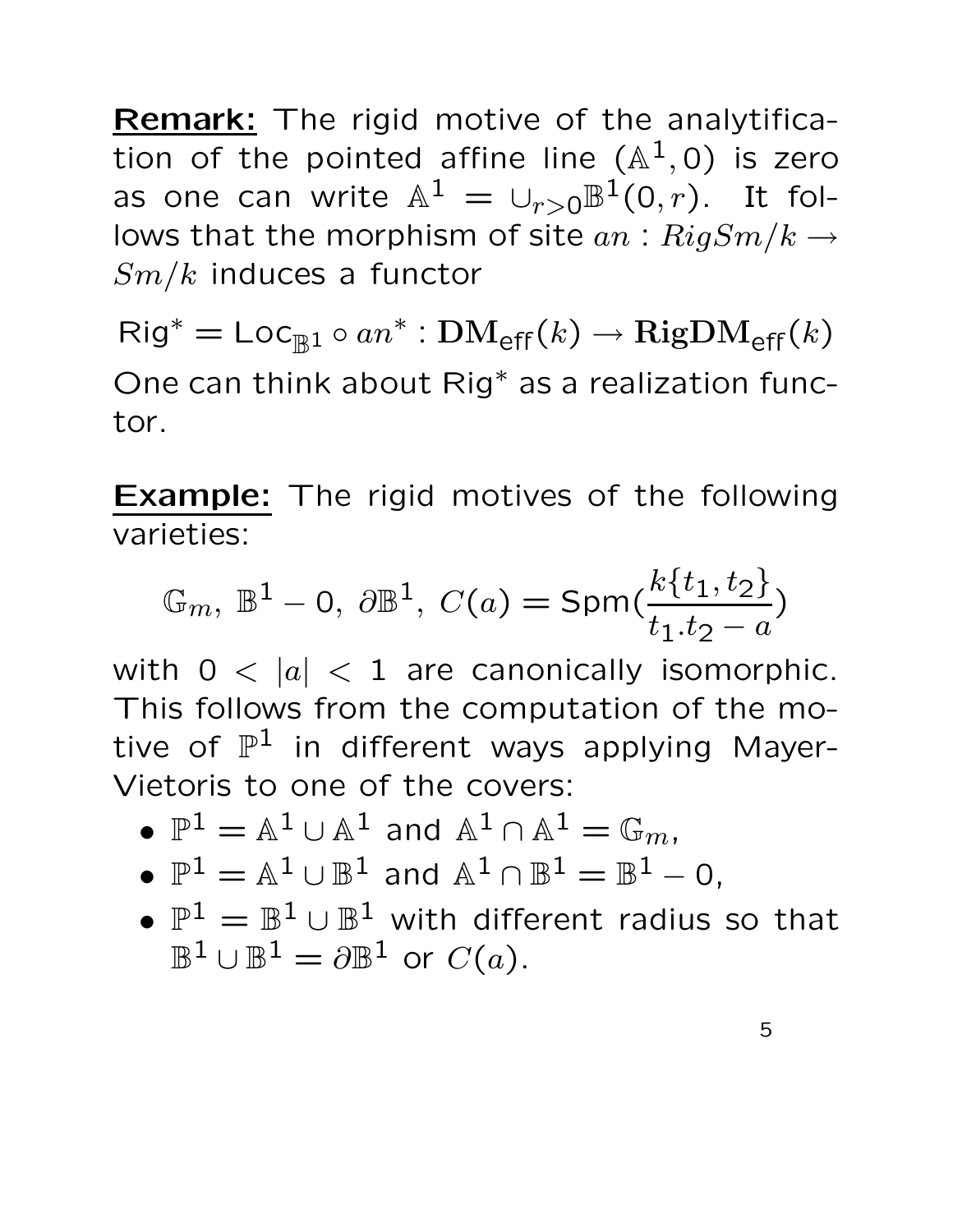## First main result: The generation theorem

From now on, we work (for simplicity) with rational coefficients.

**Definition:** An affinoid  $X$  has good reduction if it is the Raynaud generic fiber of an adic smooth formal scheme over  $k^o$ . It has potentially good reduction if  $X\otimes_kk'$  has good reduction for some finite extension  $k \subset k'.$ 

Theorem A: The triangulated category with arbitrary sums  $\text{RigDM}(k)$  is compactly generated by  $M_{\text{rig}}(X)$  for  $X$  affinoid varieties with potentially good reduction.

We have seen that  $\mathsf{M}_{\mathsf{rig}}(\mathsf{Spm}(\frac{k\{t_0,t_1\}}{t_0:t_1})$  $t_0.t_1 - a$ )) is isomorphic to M<sub>rig</sub>(Spm( $\frac{k\{t_0,t_1\}}{t_0+t_1}$  $t_0.t_1 - 1$ )). This a confirmation of the above theorem. More generally we have: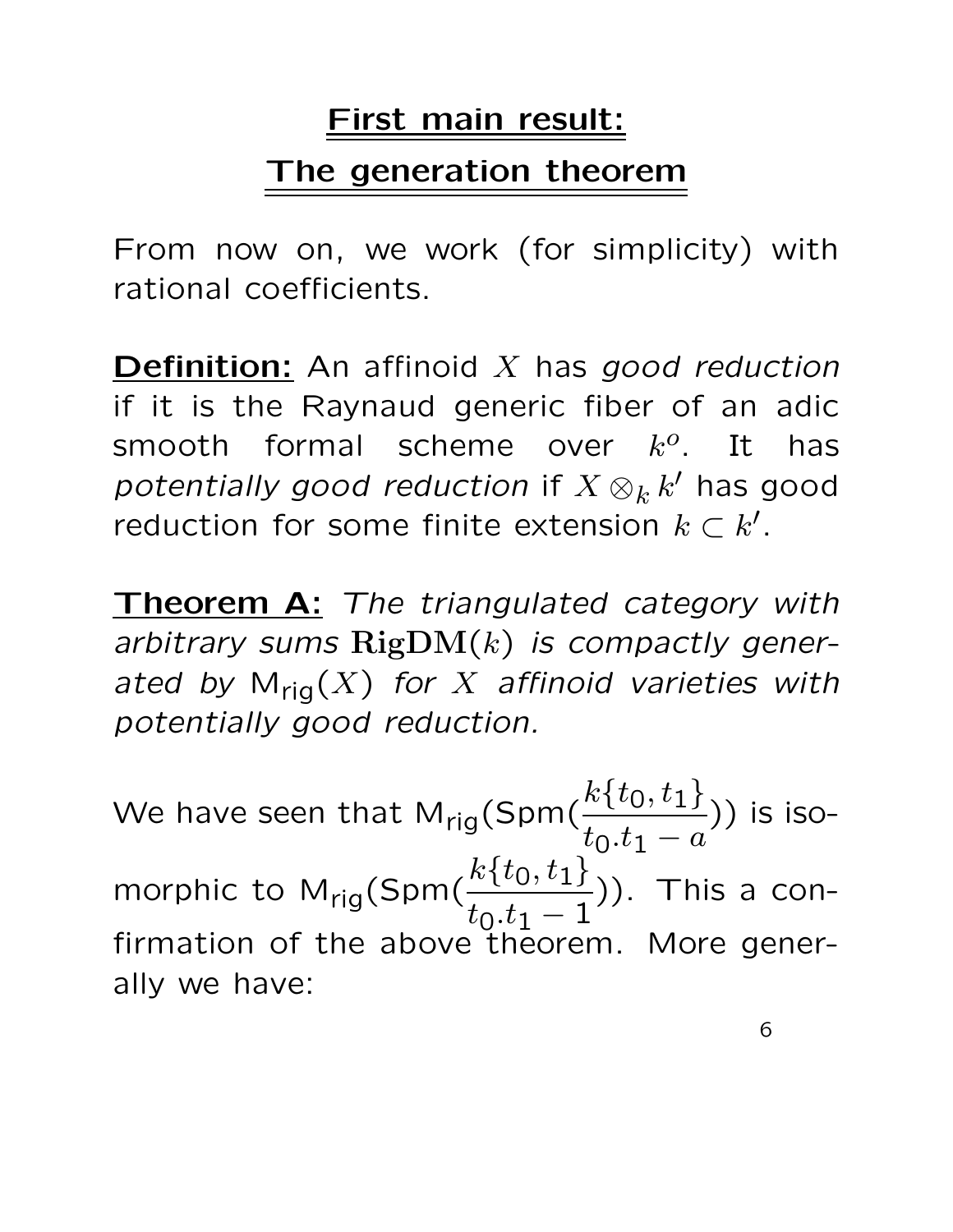lemma: The rigid motive of the affinoid:

$$
S_n = \text{Spm}(\frac{k\{t_0, \dots, t_n\}}{t_0 \dots t_n - a})
$$

with  $0 < |a| < 1$  is isomorphic to the rigid motive of  $\partial \mathbb{B}^1 \times \cdots \times \partial \mathbb{B}^1$  that is to the motive of

$$
\text{Spm}(\frac{k\{t_0,\ldots,t_n\}}{t_0\ldots t_n-1})
$$

For simplicity we assume that  $k$  is of equicharacteristic zero. Let  $\operatorname{RigDM}_{pgr}(k)$  be the triangulated sub-category of  $\text{RigDM}_{\text{eff}}(k)$ generated by the motives of  $k$ -affinoids with potentially good reduction. We need to show that  $\mathsf{M}_{\mathsf{rig}}(X) \in \mathrm{RigDM}_{pgr}(k)$  for any smooth affinoid X.

By the semi-stable reduction theorem, we may assume that X has a model X which is smooth over:

$$
S_n = \mathsf{Spf}(\frac{k^o[[t_0, \ldots, t_n]]}{t_0 \ldots t_n - a})
$$

with  $0 < |a| < 1$ .

7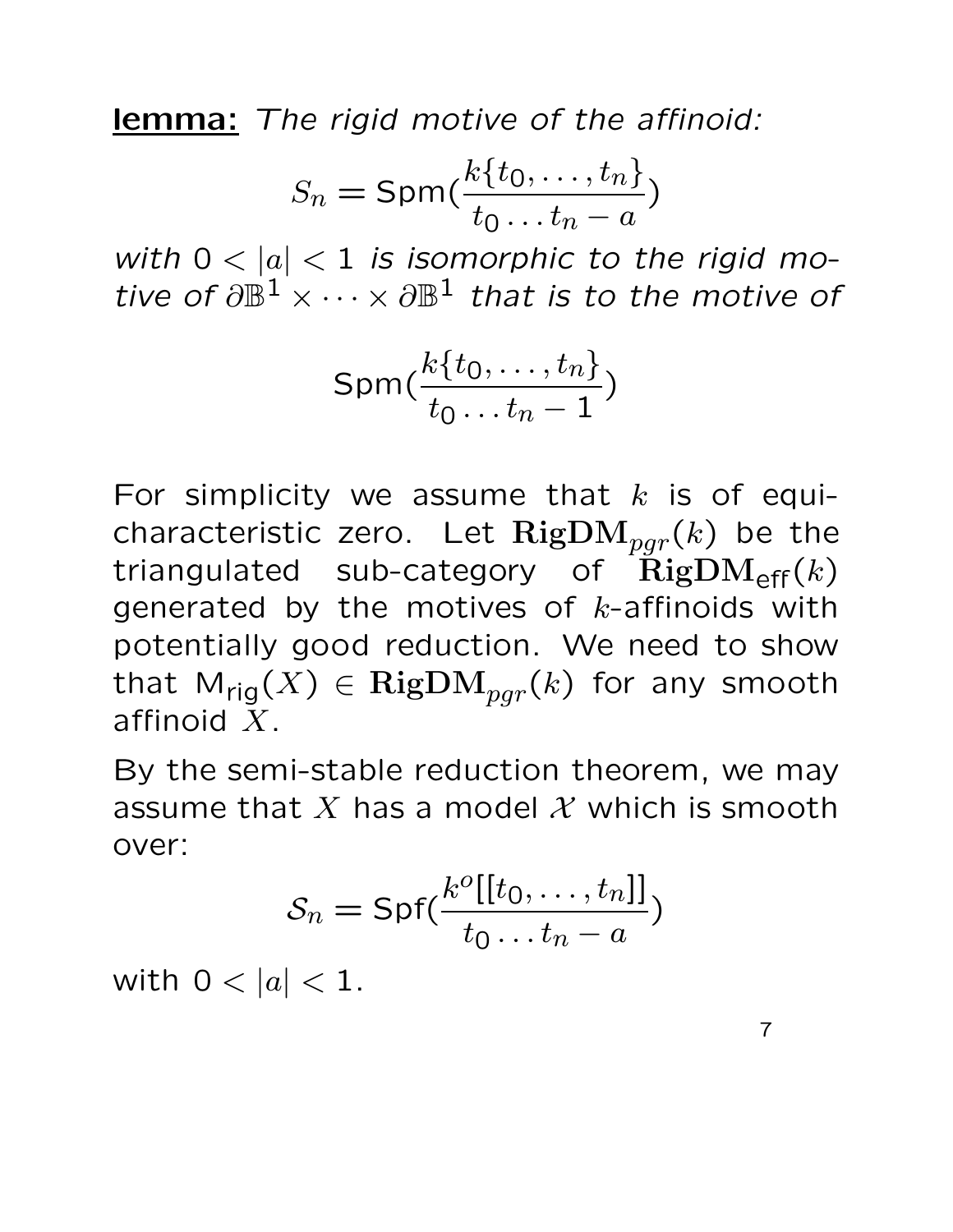We argue by induction on n. Let  $o \in S_n$  be the intersection of all branches. We may assume that the fiber  $\mathcal{X}_o$  is non-empty.

We may further assume that  $\mathcal{X}_o$  admits a Nisnevich neighborhood:

$$
\mathcal{X}_o \to \mathcal{V} \to \mathcal{X}
$$

which is also a Nisnevich neighborhood of  $\mathcal{X}_o$ in  $\mathcal U\times_{k^o}\mathcal S_n$ :

$$
\mathcal{X}_o \to \mathcal{V} \to \mathcal{U} \times_{k^o} \mathcal{S}_n
$$

with  $U$  a smooth adic formal scheme with special fiber  $\mathcal{X}_o$ .

It follows by Nisnevich excision that:

$$
\mathbb{Z}_{tr}\left[\frac{\mathcal{X}_{\eta}}{(\mathcal{X}-\mathcal{X}_{0})_{\eta}}\right] \simeq \mathbb{Z}_{tr}\left[\frac{\mathcal{V}_{\eta}}{(\mathcal{V}-\mathcal{X}_{0})_{\eta}}\right]
$$

$$
\simeq \mathbb{Z}_{tr}\left[\frac{\mathcal{U}_{\eta} \times (\mathcal{S}_{n})_{\eta}}{\mathcal{U}_{\eta} \times (\mathcal{S}_{n}-o)_{\eta}}\right]
$$

as Nisnevich sheaves.

8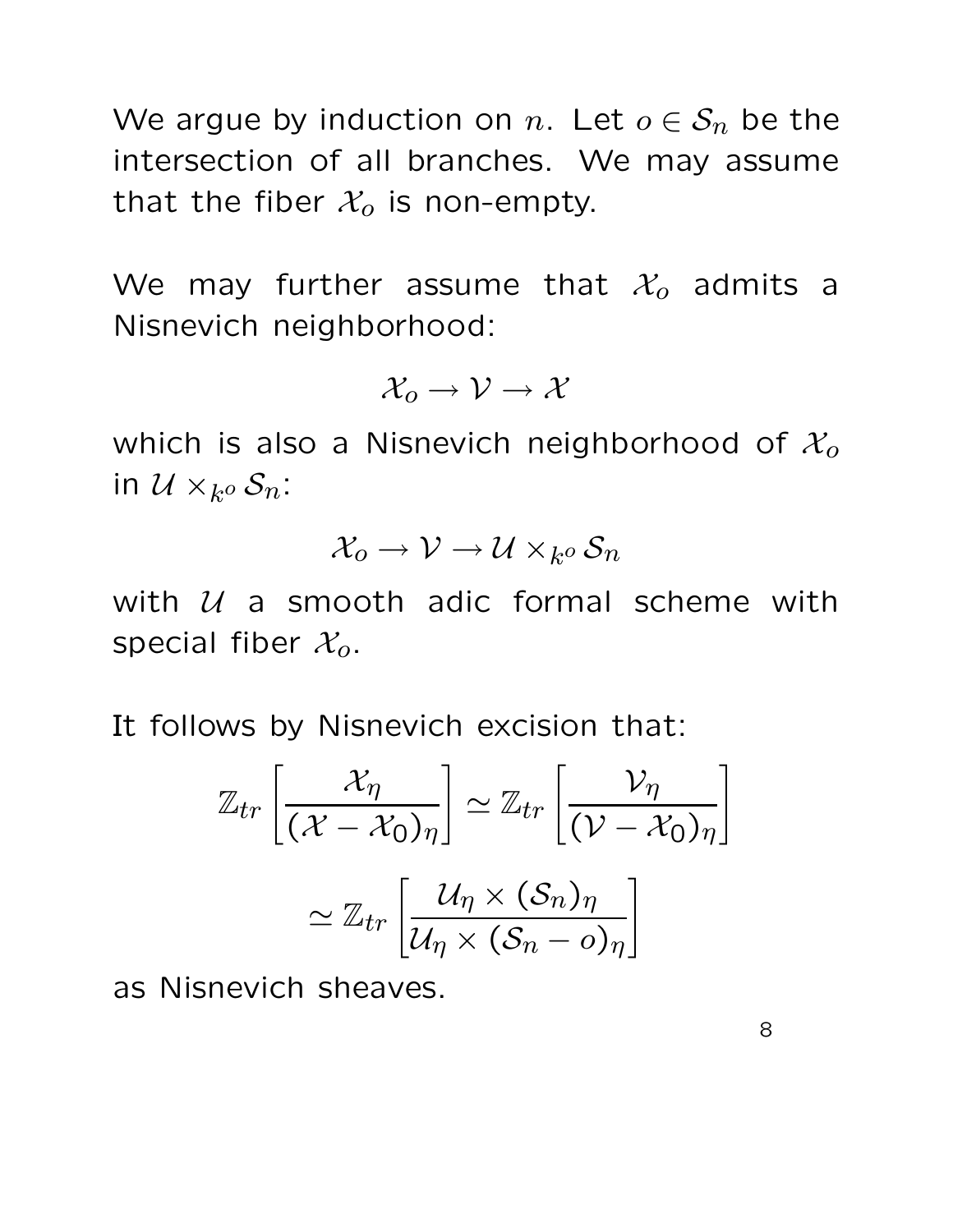By induction the motives M<sub>rig</sub>( $(\mathcal{X} - \mathcal{X}_0)_\eta$ ) and  $M_{\text{rig}}((S_n - o)_{\eta})$  are in

$$
\mathrm{RigDM}_{pgr}(k)
$$

It suffices to show that

$$
\mathsf{M}_{\mathsf{rig}}((\mathcal{S}_n)_{\eta}) \in \mathrm{RigDM}_{pgr}(k)
$$

(Note that the category  $\mathrm{RigDM}_{pgr}(k)$  is stable by tensor product). But we saw that the rigid motive of  $S_n = (S_n)_\eta$  is isomorphic to:

$$
\textsf{Spm}(\frac{k\{t_0,\dots,t_n\}}{t_0\dots t_n-1})
$$

which is clearly an affinoid with good reduction.

Theorem **A** is proved.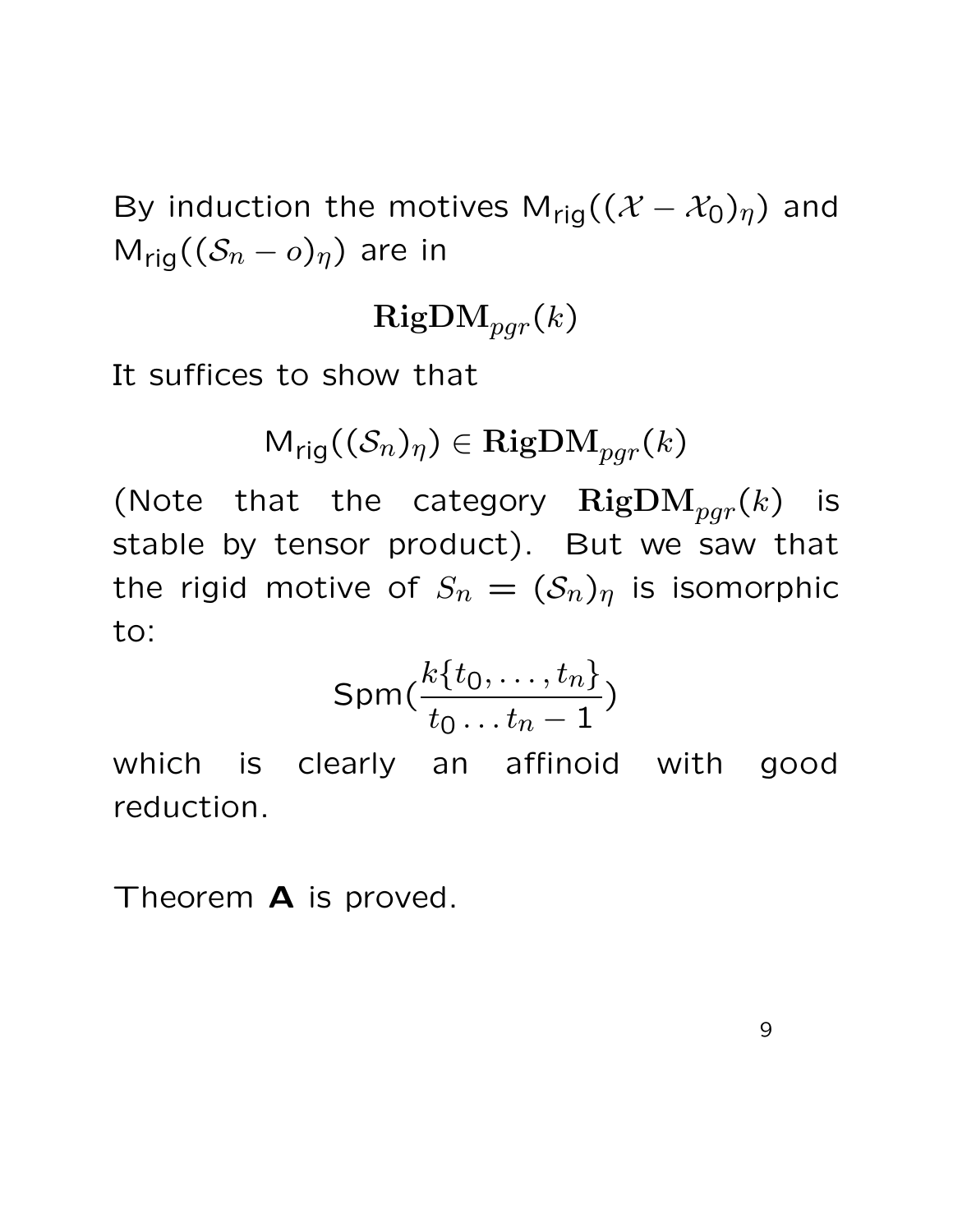#### Second main result:

#### An equivalence of categories

In the equi-characteristic zero situation, it is possible to prove a much more precise result than theorem A. To state it we introduce some notations. Let  $\tilde{k} = k^o/k^{\vee}$  be the residue field of k. We assume |.| to be discrete and fix  $\pi \in k^o$ a uniformizer so that  $k = \tilde{k}((\pi))$ .

**Definition:** Let  $qcDM_{\text{eff}}((\mathbb{G}_m)_{\tilde{k}})$  be the triangulated sub-category of  $\text{DM}_{\text{eff}}((\mathbb{G}_m)_{\tilde{k}})$ having all sums and generated by  $M(X_{c,n})$  with  $X_{c,n}$  the  $(\mathbb{G}_m)_{\widetilde{k}}$ -scheme:

$$
X\times_{\widetilde{k}} (\mathbb{G}_m)_{\widetilde{k}} \to (\mathbb{G}_m)_{\widetilde{k}} \xrightarrow{(.)^n} (\mathbb{G}_m)_{\widetilde{k}}
$$

where X are smooth  $\tilde{k}$ -schemes.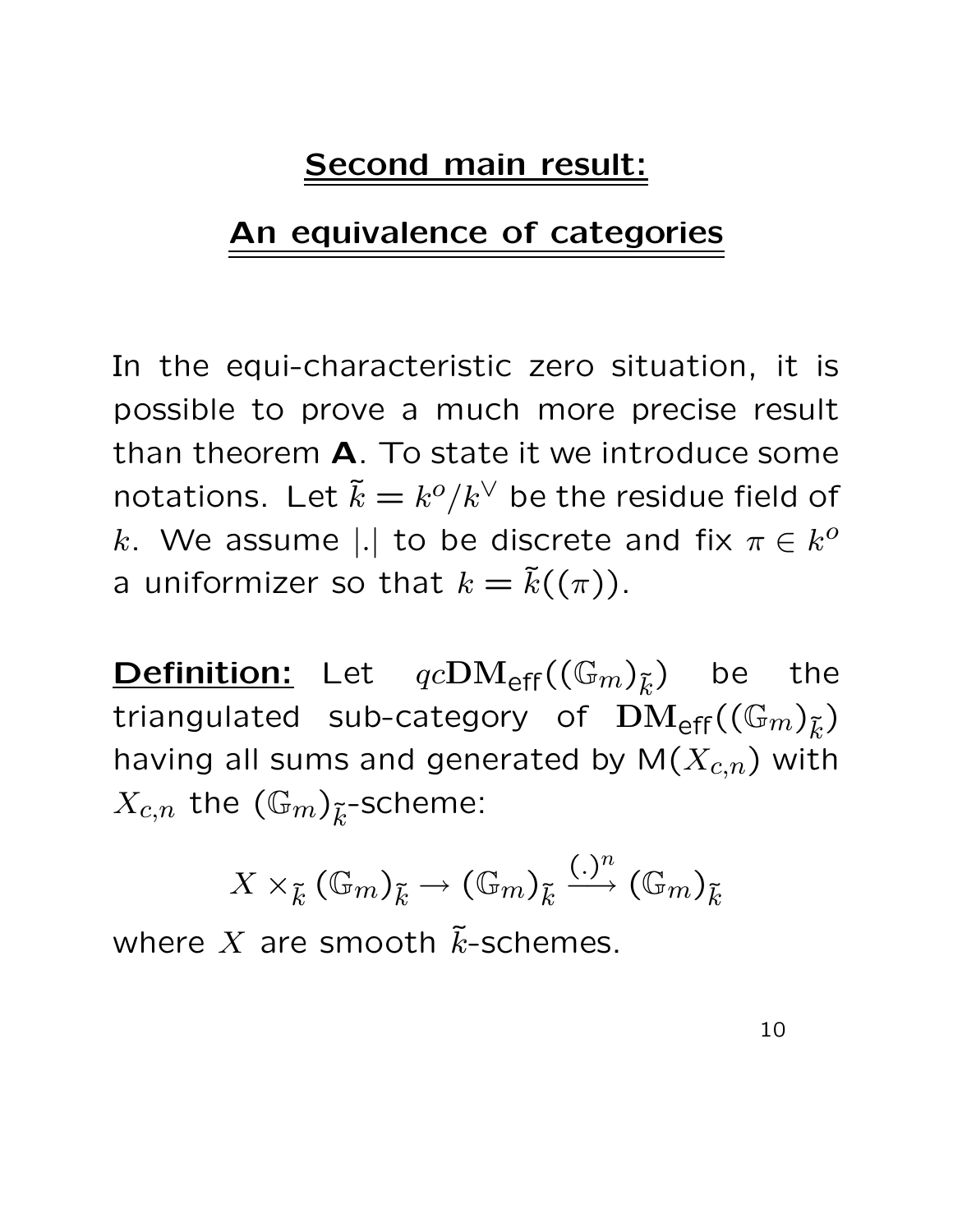Theorem B: The composition:

 $qc{\rm DM}_{\sf eff}((\mathbb{G}_m)_{\tilde{k}}) \stackrel{\pi^*}{\to}$  $\stackrel{\pi}{\rightarrow} \mathrm{DM}_{\mathsf{eff}}(k) \rightarrow \mathrm{RigDM}_{\mathsf{eff}}(k)$ is an equivalence of categories.

We will apply the following lemma:

**Lemma:** Let  $F : T_1 \rightarrow T_2$  be a triangulated functor between two compactly generated triangulated categories. We suppose that:

- $\bullet$  F commutes with sums,
- There exists a set of compact generators  $G_1 \subset \mathcal{T}_1$  such that  $F(G_1)$  is a set of compact generators of  $T_2$ ,
- For every  $A, B \in \underline{G}_1$  and  $p \in \mathbb{Z}$  we have an isomorphism:

 $\text{hom}(A, B[p]) \simeq \text{hom}(F(A), F(B)[p])$ 

Then F is an equivalence of categories.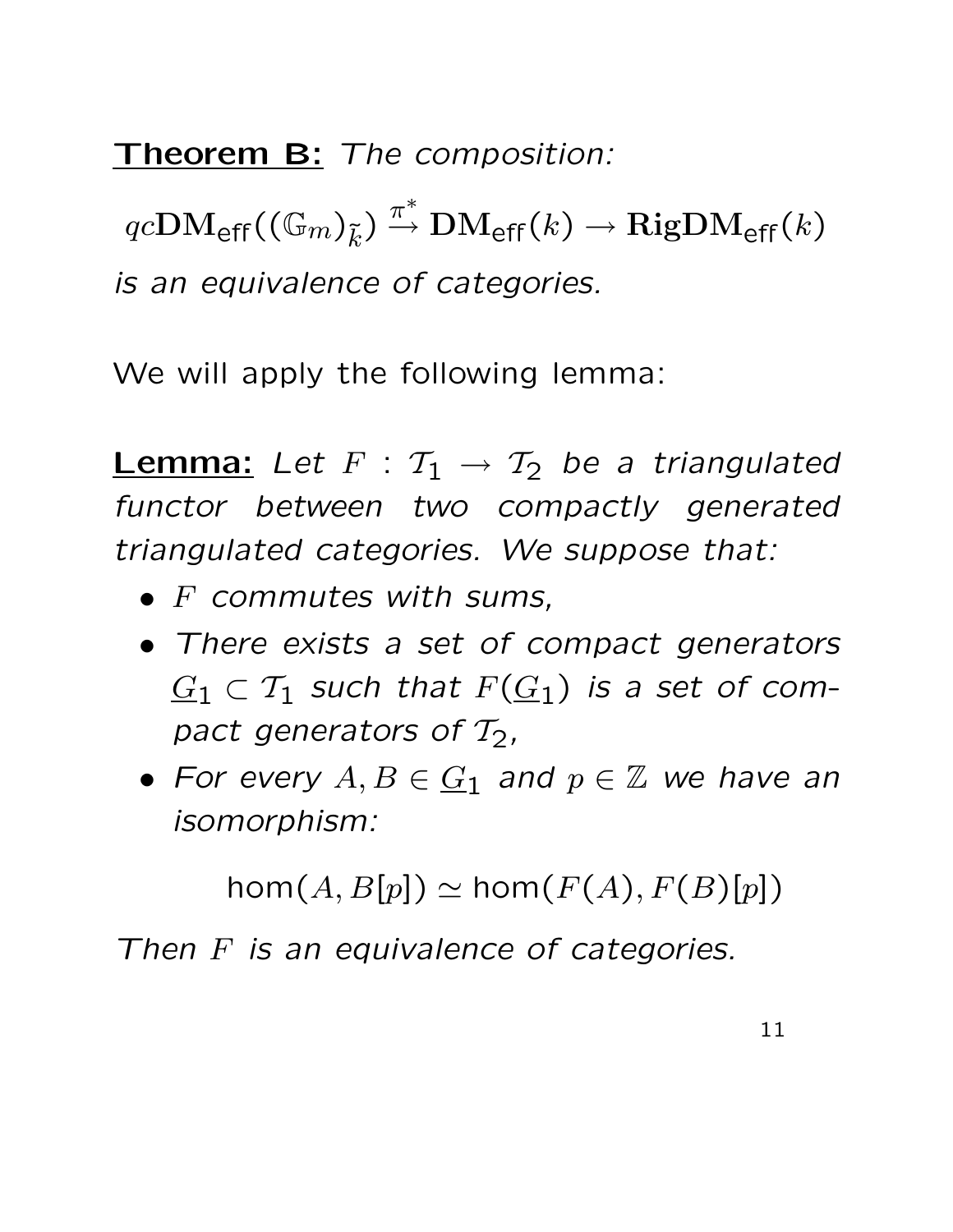We take  $G_1$  to be the class of  $M(X_{c,n})$  with X smooth over  $\tilde{k}$ . One can prove:

**Lemma:** Denote  $X_{c,n}^{an}$  the rigid variety which is the generic fiber of the completion along the special fiber of:

$$
X\times_{\tilde k} k^o[\pi^{1/n}]
$$

Then Rig<sup>\*</sup> $\pi^*M(X_{c,n}) \simeq M_{\text{rig}}(X_{c,n}^{an})$ .

It follows that Rig<sup>\*</sup> $\pi^*\underline{G}_1$  is a set of generators of  $\text{RigDM}_{\text{eff}}(k)$ . Indeed, by theorem **A**  $RigDM_{eff}(k)$  is generated by motives of affinoid having potentially good reduction. Such affinoids become isomorphic to a  $X^{an}_{c,1}$  after finite extension of the base field.

We still need to check the equalities of Homs. We easily reduce to the case  $n = 1$ . We show more generally: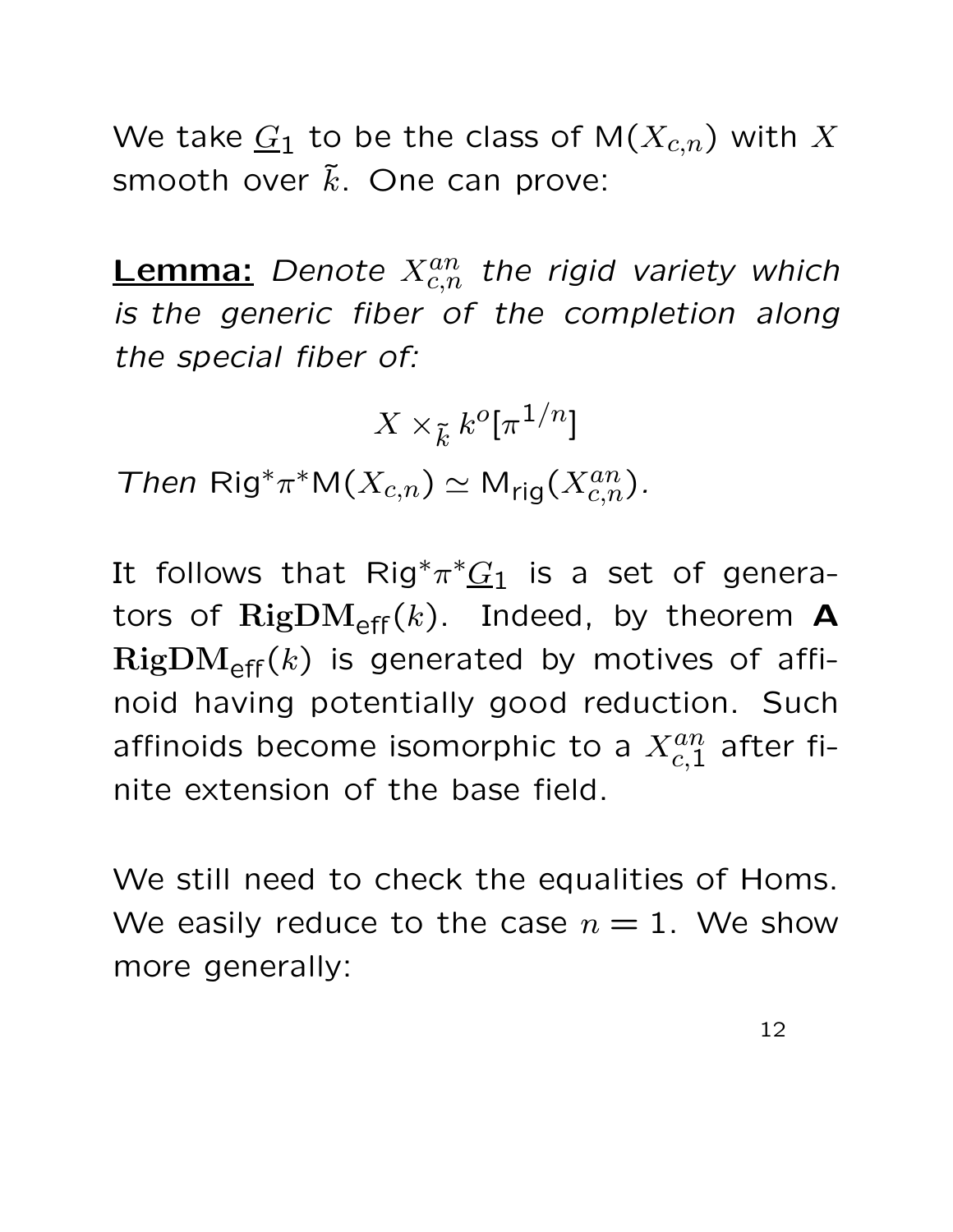**Lemma:** Let M be a motive in  $\text{DM}_{\text{eff}}(\tilde{k})$  and denote  $M_k$  the pull-back of  $M$  along  $\tilde{k} \subset k$ . We have:

$$
\text{hom}_{\text{RigDM}_{\text{eff}}(k)}(\text{M}_{\text{rig}}(X_c^{an}), \text{Rig}^*(M_k))
$$
  
= 
$$
\text{hom}_{\text{DM}_{\text{eff}}(\tilde{k})}(\text{M}(X \times \mathbb{G}_m), M)
$$

Idea of the proof: Let  $a n^* M_k = M_k^{an}$  be the analytification of the complex of Nisnevich sheaves with transfers  $M_k$ . We construct a complex of sheaves with transfers  $\Phi(M)$  on  $RigSm/k$  together with a map  $M_k^{an} \to \Phi(M)$  in the following way.

Consider the diagram of  $\tilde{k}$ -schemes:

 $\mathcal{D}:$  Affinoid  $/k \to Sch/\tilde{k}$ 

with Affinoid/ $k$  the category of  $k$ -affinoids and  $\mathcal{D}(\textsf{Spm}(A)) = \textsf{Spec}(A^o)$ . One has the following diagram:

$$
\mathcal{D}_\eta \overset{j}{\longrightarrow} \mathcal{D} \overset{i}{\longleftarrow} \mathcal{D}_s
$$

in the category of diagrams of  $\tilde{k}$ -schemes.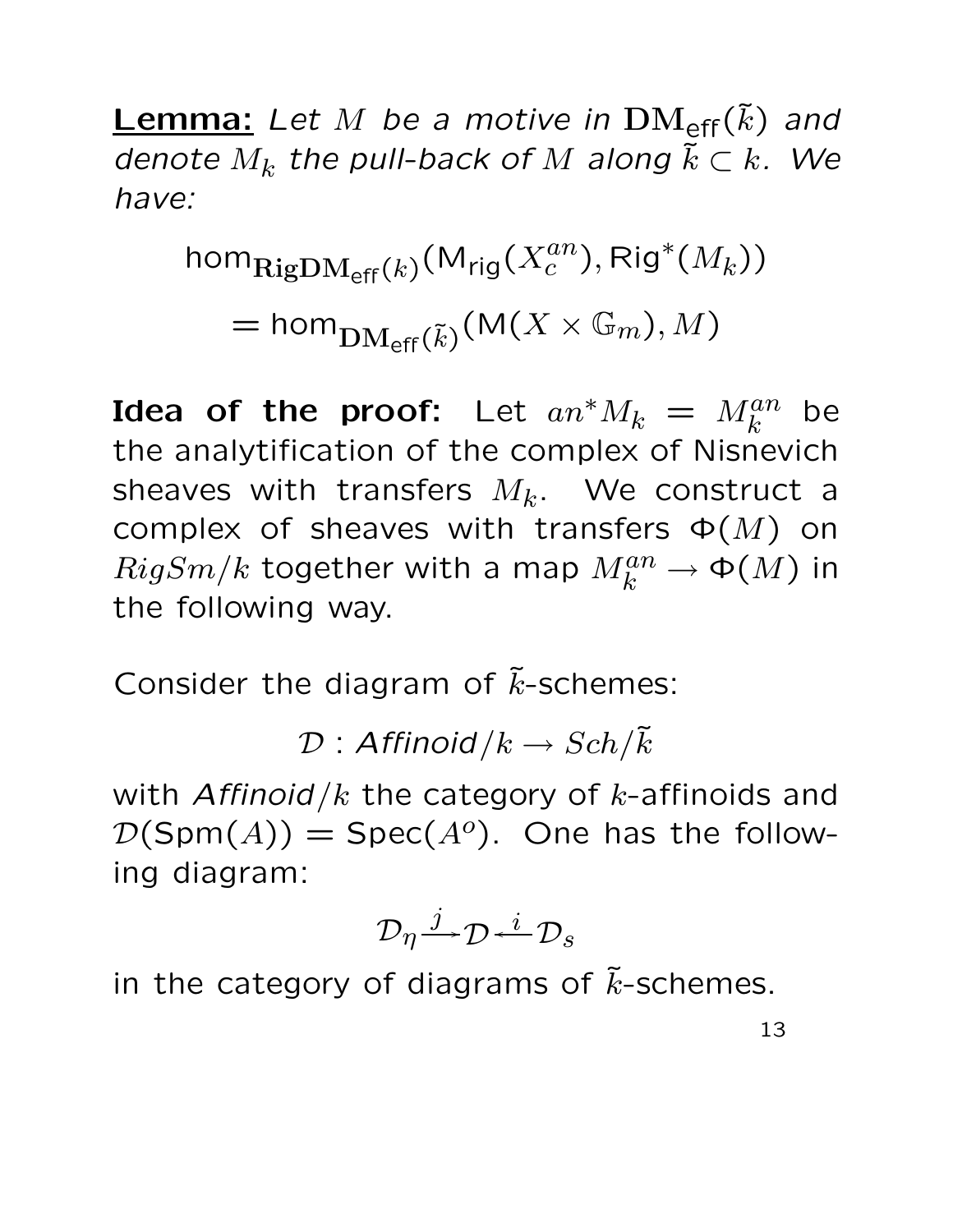One can extend the construction of  $\text{DM}_{\text{eff}}(-)$ and its stable version  $DM(-)$  from schemes to diagram of schemes in the obvious manner. In particular, we can consider the functors:

#### $\operatorname{DM}(\mathcal{D}_\eta) \overset{j_*}{\twoheadrightarrow} \operatorname{DM}(\mathcal{D}) \overset{i^*}{\twoheadrightarrow}$  $\mathrm{DM}(\mathcal{D}_s)$

Define  $\phi(M) = i^* j_*(M_{|D_\eta})$ ; this a  $\mathbb{G}_m$ -spectrum of pre-sheaves on the category  $Sm/D_s$ . Finally define:

 $\Phi(M)(\text{Spm}(A)) = \text{R}\Gamma(\text{Spec}(\tilde{A}), \phi(M))$ 

One easily checks that as a complex of presheaves,  $\Phi(M)$  is quasi-isomorphic to a complex of Nisnevich sheaves with transfers. Moreover we have:

### **Sub-Lemma 1:**  $\Phi(M)$  is  $\mathbb{B}^1$ -local.

Indeed, let  $X = \text{Spm}(A)$  be a smooth affinoid. We have by construction that

$$
\operatorname{H}^*_{\operatorname{Nis}}(X, \Phi(M)) = \operatorname{Colim}_{\mathcal{X}_\eta = X} \operatorname{H}^*_{\operatorname{Nis}}(\mathcal{X}_s, i^*j_*(M_{|A}))
$$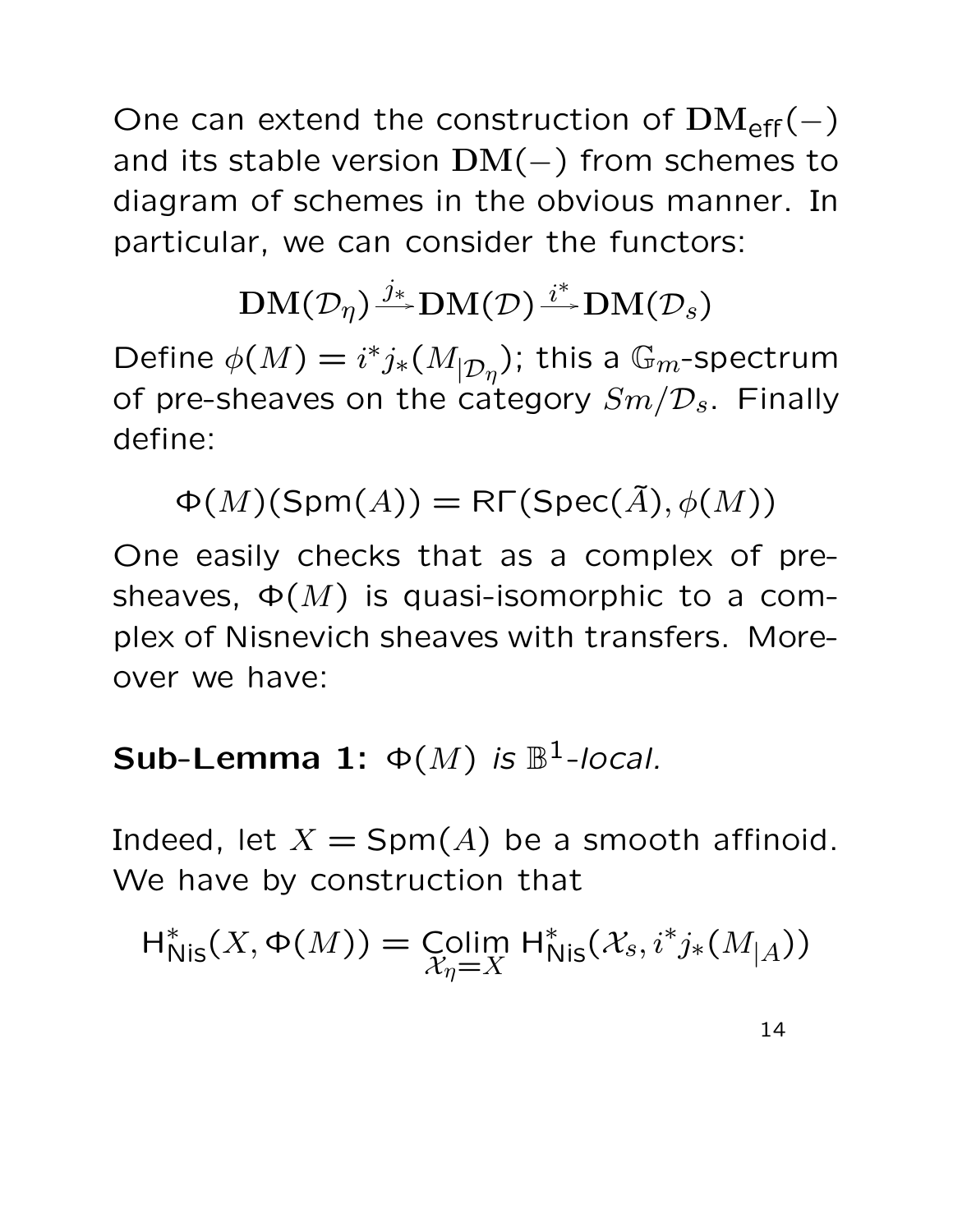Now, for the stable  $DM(-)$  we have the base change theorem for projective morphisms. This implies that:

 $H_{Nis}^*(X_s, i^*j_*(M_{|A})) = H_{Nis}^*(Spec(\tilde{A}), i^*j_*(M_{|A}))$ So that the colimit stabilize in:

 $H_{Nis}^{*}(X, \Phi(M)) = H_{Nis}^{*}(Spec(\tilde{A}), i^{*}j_{*}(M_{|\tilde{A}}))$ This immediately implies that  $\Phi(M)$  is  $\mathbb{B}^1$ -local as  $i^*j_*(M_{|A})$  is  $\mathbb{A}^1$ -local.

**Sub-Lemma 2:** The morphism  $M_k^{an} \to \Phi(M)$ is a  $\mathbb{B}^1$ -weak equivalence. This identifies  $\mathsf{Loc}_{\mathbb{B}^1}(M^{an}_k)$  with  $\Phi(M)$ .

This will implies theorem **B** as we have for an affinoid with good reduction  $X = \text{Spm}(A)$  that  $\Phi(M)(X) = \text{hom}(\text{Spec}(\tilde{A}) \times \mathbb{G}_m, M).$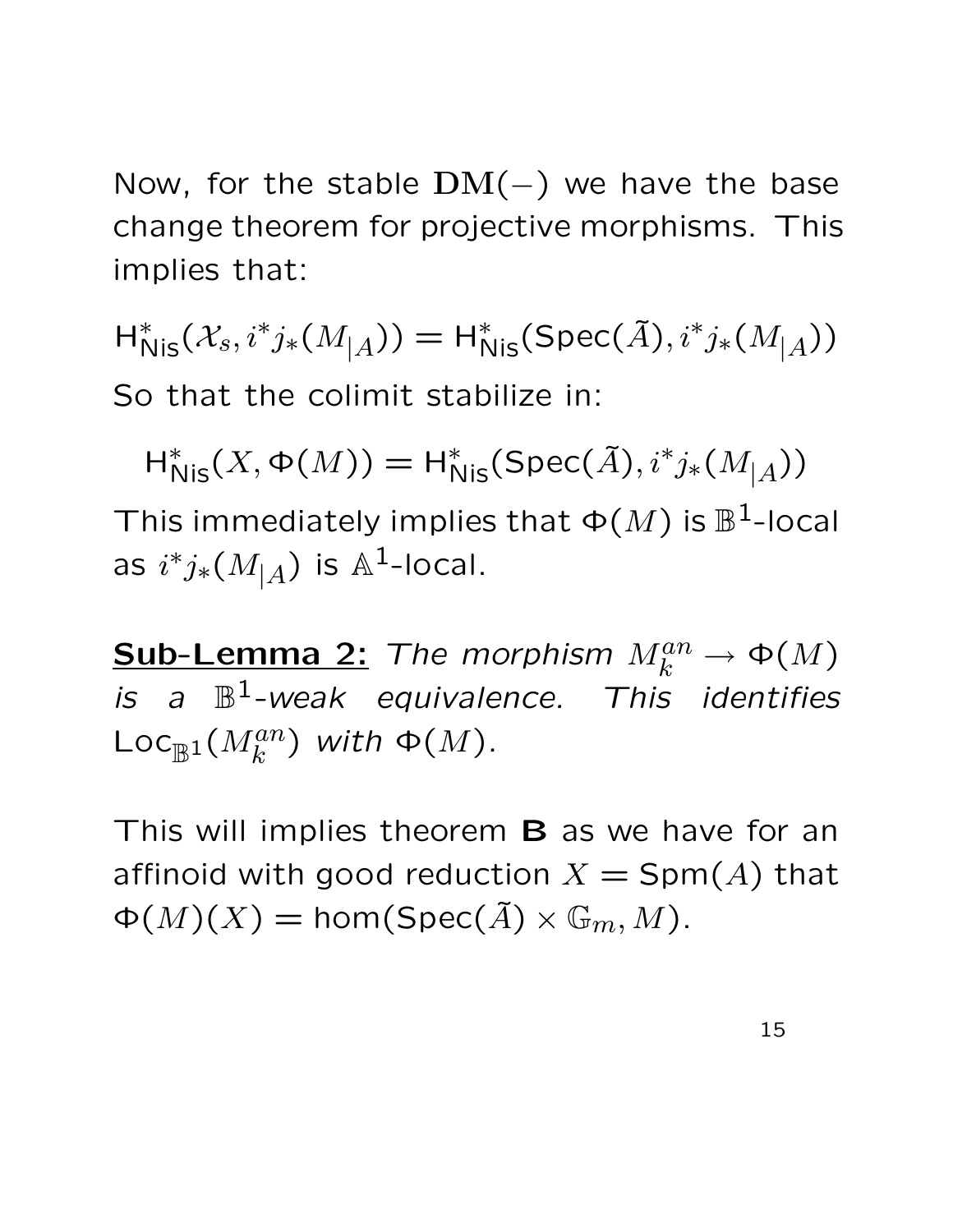Note that we have a factorization:

$$
M_k^{an}\to C^{\mathbb{B}}_*M_k^{an}\to \Phi(M)
$$

Where  $C_*^{\mathbb B}$  is the rigid analogue of the Suslin-Voevodsky complex i.e.  $C^{\mathbb{B}}_n(-) = \underline{Hom}(\Delta^n_{rig},-)$ where  $\Delta^n_{rig}$  is the rigid simplex:

$$
\text{Spm}(\frac{k\{t_0,\ldots,t_n\}}{t_0+\cdots+t_n=1})
$$

By a direct computation, one can prove that for  $X = \text{Spm}(A)$  an affinoid with good reduction  $C^{\mathbb B}_*(M^{an}_k)(X)\,\simeq\,C^{\mathbb A}_*(M)(\tilde X\times {\mathbb G}_m).$  This computation was already known to Marc Levine (in Motivic Tubular Neighborhood). The idea is to use the retraction  $Spec(A) \rightarrow Spec(\tilde{A})$ to get some explicit homotopy equivalence of complexes.

Now the sub-lemma follows easily from the following proposition: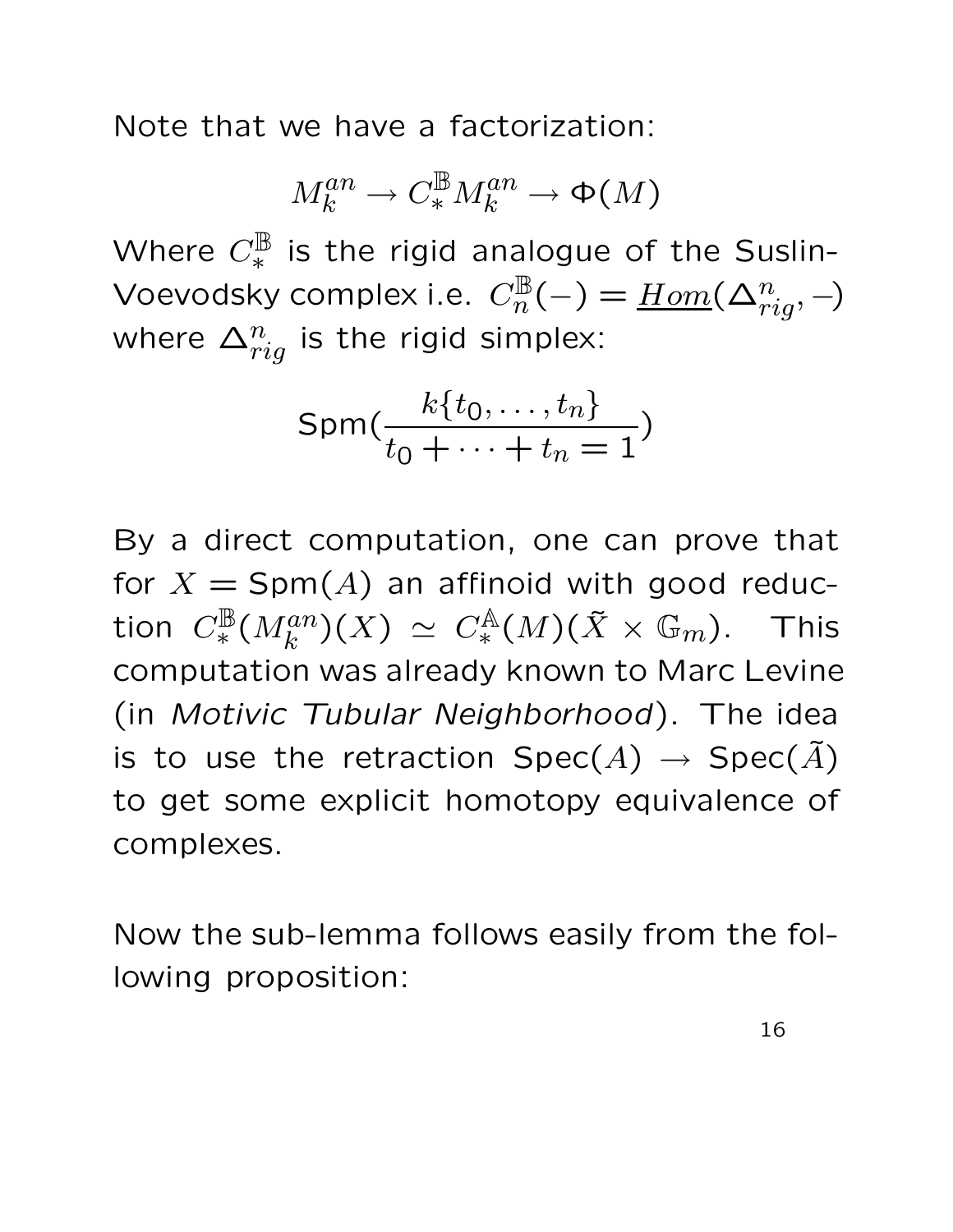**Proposition:** Let  $F$  be a pre-sheaf with transfers on  $RigSm/k$  such that  $F(X) = 0$  whenever X is a smooth affinoid with potentially good reduction. Then  $F_{\text{Nis}}$  is  $\mathbb{B}^1$ -weakly equivalent to zero.

Denote  $S_n$  the affinoid Spm( $\frac{k\{t_0,...,t_n\}}{t_0...t_n-a}$ ) with 0  $<$  $|a|$  < 1. One reduces formally to the case F the quotient of  $\mathbb{Z}_{tr}(S_n)$  by all the sections with value in potentially good reduction affinoids. By induction me may further assume that  $F$  is the quotient of  $\mathbb{Z}_{tr}(S_n)$  by all the sections with value in affinoids having potentially semi-stable reduction with  $\langle n \rangle$  branches.

One then construct a section of  $F_{\text{Nis}}$  with value in  $S_n \times \mathbb{B}^1$  by gluing along the standard cover:

$$
S_{n+1} \coprod_{S_n \times \partial \mathbb{B}^1} (S_n \times \mathbb{B}^1)
$$

some well chosen section in  $F(S_{n+1})$  with the zero section. This gives a homotopy  $F\times\mathbb{B}^1\to$  $F_{\text{Nis}}$  between the identity and the zero morphism.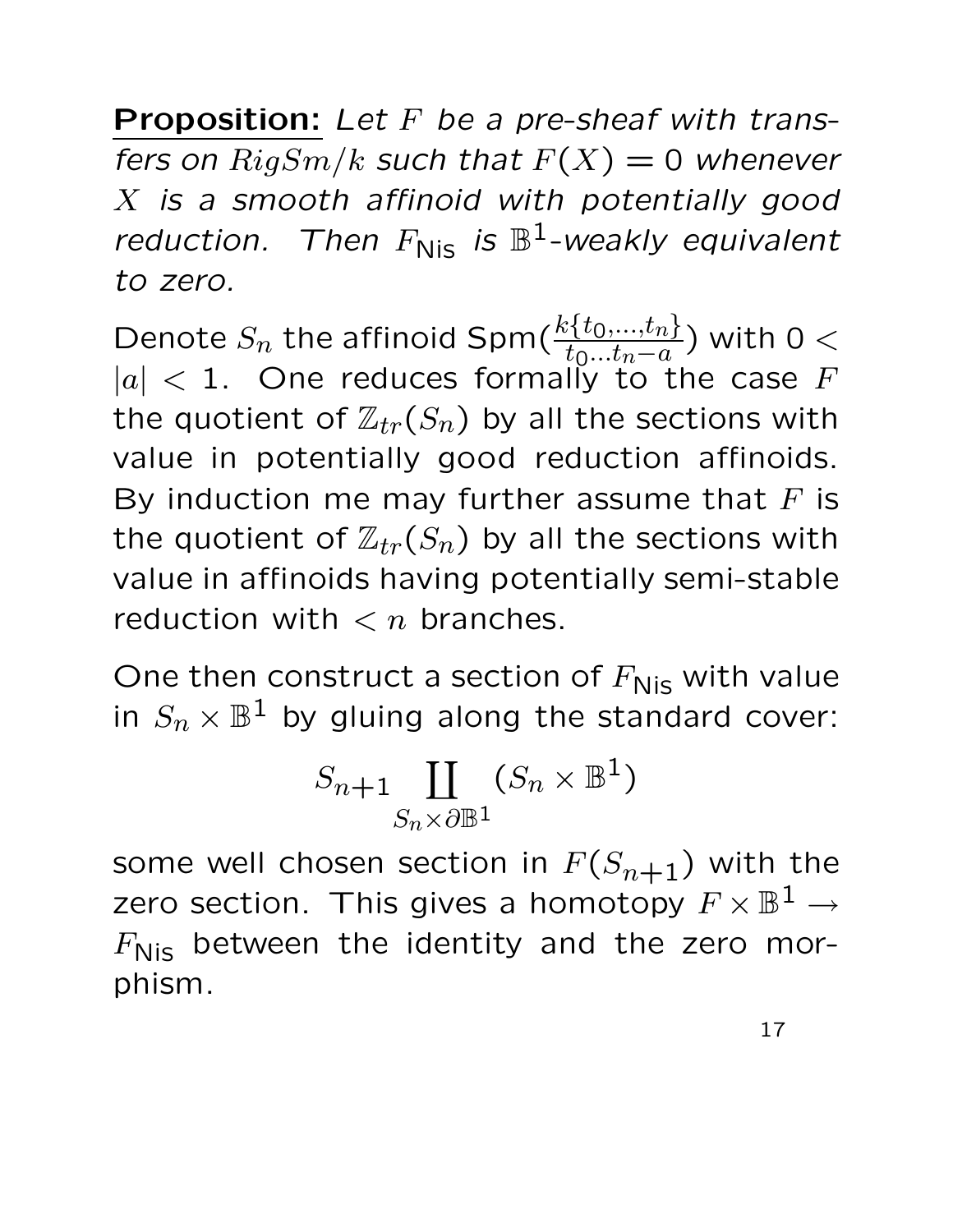#### Application to the motivic nearby functor

The computation of the  $\mathbb{B}^1$ -localization we made in the proof of theorem **B** extends to non-necessarily "constant" motives. In fact, for every  $M \in \mathbf{DM}_{\mathsf{eff}}(k)$  the complex  $\mathsf{Rig}^*(M)$ is quasi-isomorphic to  $\Phi(M)$  which is given by:

 $\Phi(M)(\mathsf{Spm}(A)) = \mathsf{R}\Gamma(\mathsf{Spec}(\tilde{A},i^*j_*(M_{\mathcal{D}_\eta}))$ We deduce from this the following theorem:

#### Theorem C: The functor:

 $i^*j_*: {\bf DM}(k) \rightarrow {\bf DM}(\tilde{k})$ 

is canonically isomorphic to the composition:  $\mathrm{DM}(k)^\natural$  $R$ ig\* ${\rm RigDM}(k) \simeq qc{\rm DM}(({\mathbb G}_m)_{\tilde k})\frac{q_*}{\longrightarrow} {\rm DM}({\tilde k})$ 

Note that theorem C concerns the stable motives (i.e. the Tate motive is inverted). This is because we had to use  $i^*j_*$  between the stable categories so that we can apply the base change theorem for projective morphisms. We conjecture that theorem C is true for the " effective"  $i^*j_*$  but we couldn't find a proof.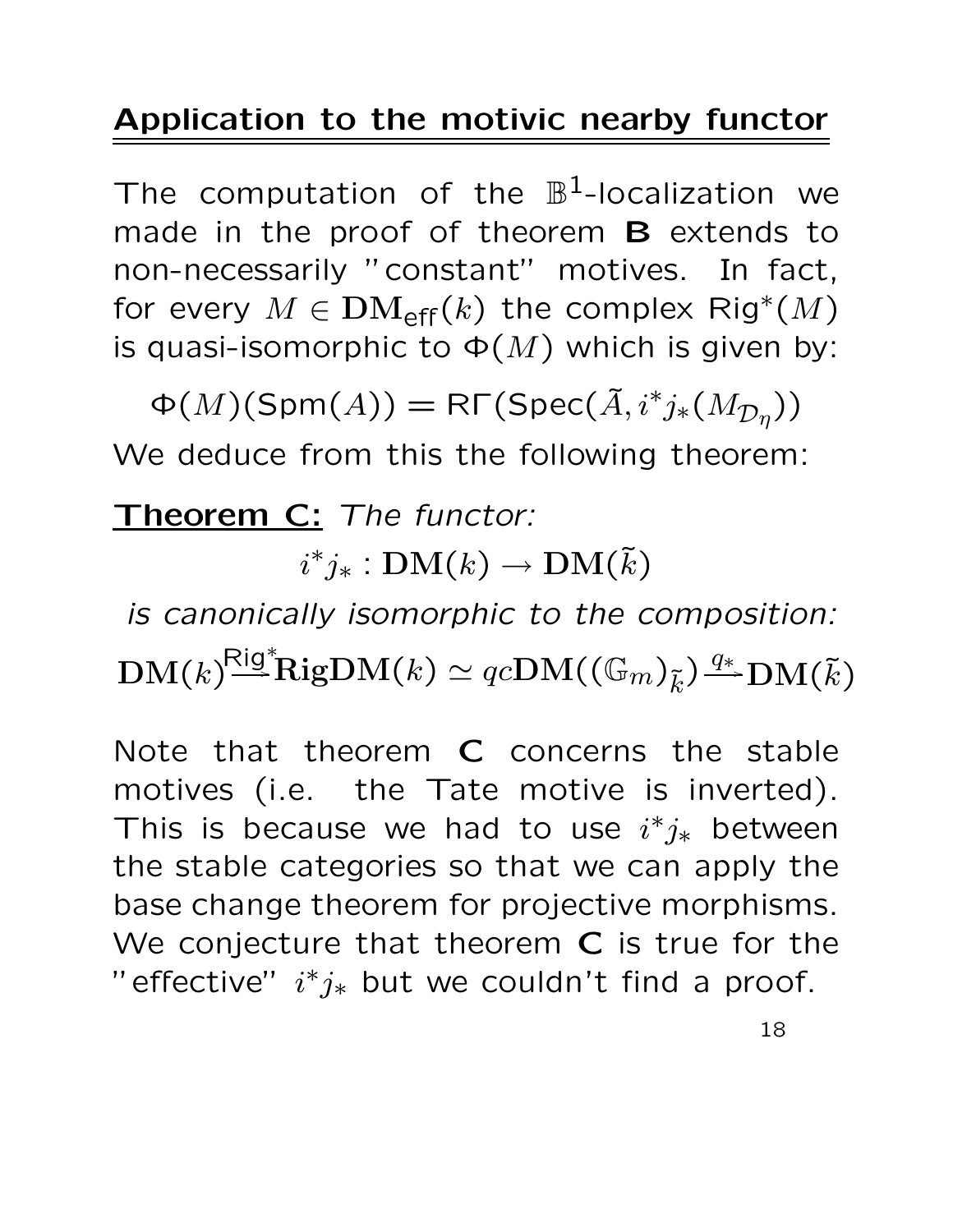It is natural to make the following definition:

**Definition:** The effective nearby cycles functor  $\Psi_{\text{eff}}$  is the composition:

$$
\text{DM}_{\text{eff}}(k) \xrightarrow{Rig^*} \text{RigDM}_{\text{eff}}(k)
$$

$$
\uparrow \sim
$$

$$
qc\text{DM}_{\text{eff}}((\mathbb{G}_m)_{\tilde{k}}) \xrightarrow{1^*} \text{DM}_{\text{eff}}(\tilde{k})
$$

In our PhD thesis we defined in a different way a motivic nearby cycles functor  $\Psi : DM(k) \rightarrow$  $\mathrm{DM}(\tilde{k})$ . It is not difficult to show that the two definitions agree.

The following properties are obvious on the definition of  $\Psi_{eff}$ :

Property 1:  $\Psi_{\text{eff}}$  takes compact motives to compact motives.

**Property 2:**  $\Psi_{\text{eff}}$  is a monoidal functor.